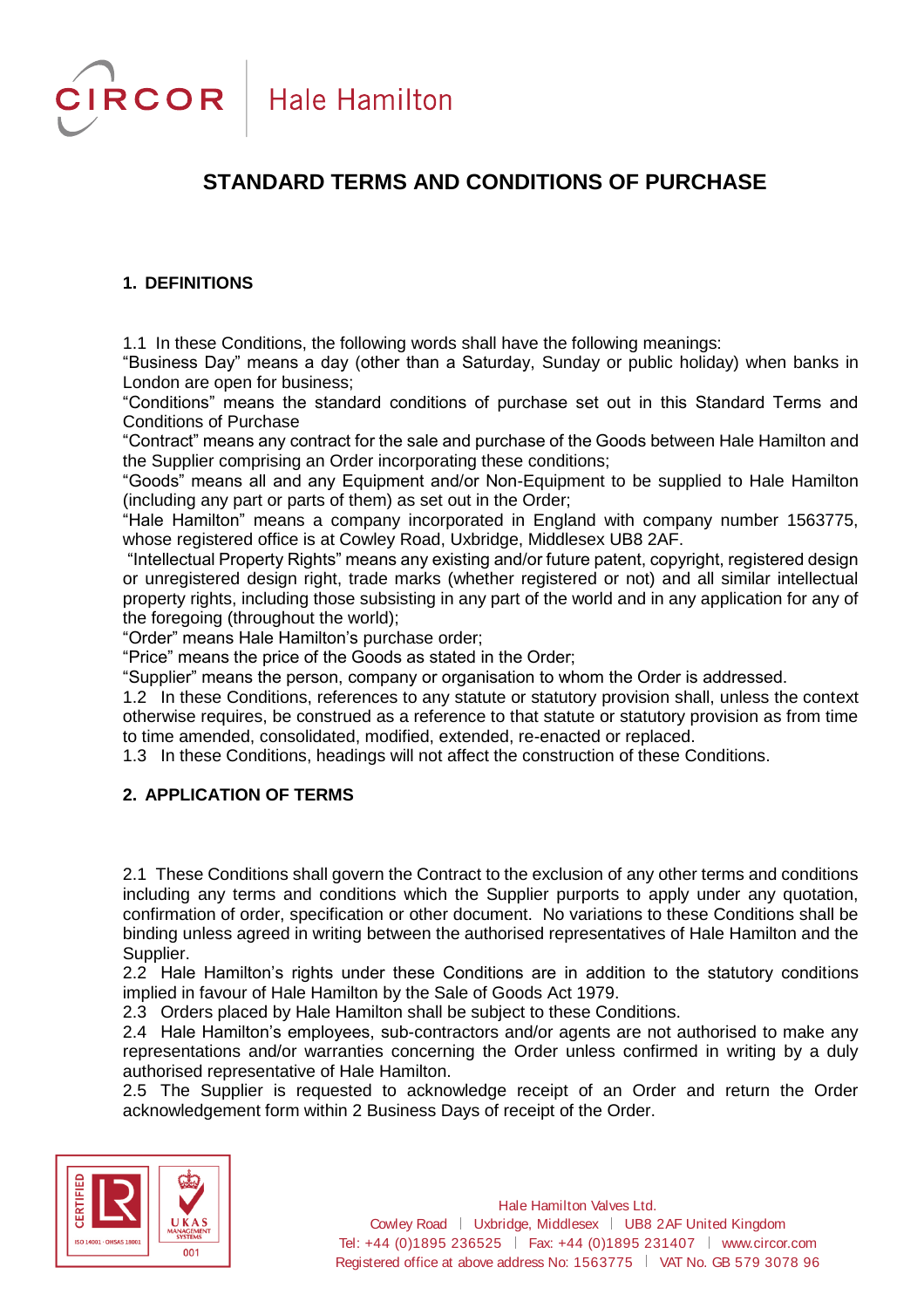

2.6 Acceptance or acknowledgement of an Order by the Supplier constitutes acceptance of these Conditions. If an Order is not accepted as written, it should be returned immediately to Hale Hamilton with an explanation. The Supplier's shipment of any Goods shall constitute acceptance of these Conditions by the Supplier, even if an acknowledgement form, signed by the Supplier, has not been provided to Hale Hamilton.

# **3. DESCRIPTION**

3.1 It is a condition of the Contract that the quality, quantity and description of the Goods shall be as set out in Hale Hamilton's Order and/or as otherwise agreed in writing by Hale Hamilton. 3.2 The quantity of the Goods delivered to Hale Hamilton must not be less than nor exceed the quantity set out in the relevant Order without receipt or prior written authorisation from Hale Hamilton. If Goods are shipped without such authorisation, Hale Hamilton will not accept liability for the cost of such Goods.

# **4. PRICE**

4.1 Unless otherwise agreed by Hale Hamilton in writing, the Price of the Goods shall be the Price set out in the Order.

4.2 No increase in the Price may be made without the prior written consent of Hale Hamilton.

4.3 The Price shall be inclusive of:

4.4 any applicable value added tax or other sales tax (unless agreed otherwise by Hale Hamilton in writing in which case Hale Hamilton will in addition pay VAT subject to receipt of a valid VAT invoice);

4.5 all charges for packaging, packing, shipping, carriage, insurance and/or delivery of the Goods and any other duties, imports or levies (unless agreed otherwise by Hale Hamilton in writing); and 4.6 any expenses incurred by the Supplier in the performance of the Services (unless agreed otherwise by Hale Hamilton in writing).

4.7 Hale Hamilton shall be entitled to any discount for prompt payment, bulk purchase and/or volume of purchase customarily granted by the Supplier.

# **5. PAYMENT**

5.1 Unless otherwise agreed in writing between the parties, payment shall be made by Hale Hamilton within 60 days from the date the invoice is received or if later, 60 days after the Goods are received.

5.2 Any discount date or due date will be calculated from the date the invoice is received by Hale Hamilton.

5.3 Payment shall be made by Hale Hamilton subject to receipt of an original valid invoice which must quote the relevant purchase order number and which, in the case of a UK Supplier, must be a valid VAT invoice. Hale Hamilton shall not be liable to make any payment to the Supplier without receipt of such an invoice.

5.4 Unless agreed otherwise in writing between the parties, payment shall be made by Hale Hamilton to such bank account as the Supplier notifies to Hale Hamilton. Hale Hamilton shall have

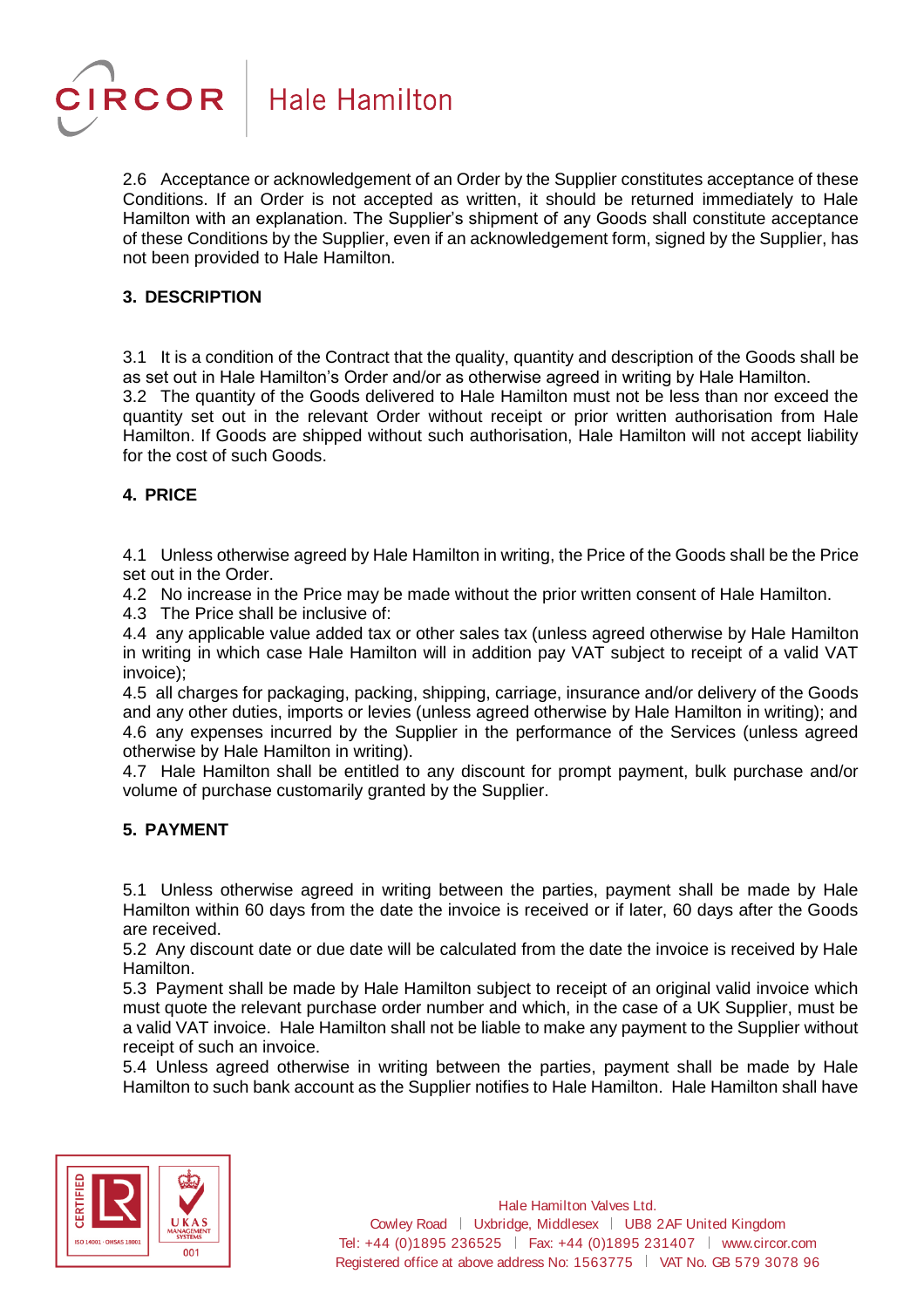

no liability for any late payment if this arises as a result of the Supplier's failure to provide its bank details in time and/or the Supplier giving Hale Hamilton incorrect bank details.

5.5 The Supplier may invoice Hale Hamilton on or at any time after delivery of the Goods (as relevant). Invoices must refer only to the Goods actually delivered and in respect of any Goods, shall detail the item, quantity in each consignment, show its individual value and the relevant purchase order number.

5.6 Hale Hamilton may set off against the Price, any sums owed to Hale Hamilton by the Supplier.

# **6. VARIATIONS**

6.1 Hale Hamilton reserves the right to change the specifications and delivery dates relating to the Goods. The Price shall be equitably varied to take account of any such change and the contract shall be varied accordingly.

# **7. TITLE AND RISK**

7.1 The Supplier shall be liable for any loss or damage to the Goods, howsoever caused until the Goods have been unloaded at the stated delivery address set out in the Order. The Supplier shall insure the Goods until such time when risk shall pass to Hale Hamilton.

7.2 If Hale Hamilton is unable to take delivery of any Goods at the due time for delivery, the Supplier shall store the Goods on Hale Hamilton's behalf until Hale Hamilton confirms that the Goods may be delivered.

7.3 Title to the Goods shall pass to Hale Hamilton upon delivery or upon payment by Hale Hamilton of the Price for the relevant Goods, whichever is the earlier. Notwithstanding the fact that title in the Goods may have passed to Hale Hamilton prior to the Goods being inspected by Hale Hamilton, Hale Hamilton shall nevertheless retain its rights as set out in Clause [11.7,](#page-4-0) in relation to any Goods which do not comply with the terms of the Contract.

#### **8. INSPECTION**

8.1 Hale Hamilton or Hale Hamilton's end customer may at any time during the course of manufacture or otherwise inspect Goods to be supplied (subject to Hale Hamilton first giving Supplier reasonable notice of such inspection). Inspection by Hale Hamilton shall neither relieve Supplier of its obligations under the Purchase Order or otherwise nor waive Hale Hamilton's rights or remedies provided under the Purchase Order or otherwise.

#### **9. EXPEDITING**

9.1 Hale Hamilton shall be granted access to any and all parts of Supplier's work premises and those of its sub-suppliers. Supplier shall expedite all Goods ordered through sub-purchase orders on a regular basis and visit sub-supplier's facilities or premises when necessary.

# **10. DELIVERY AND ACCEPTANCE**

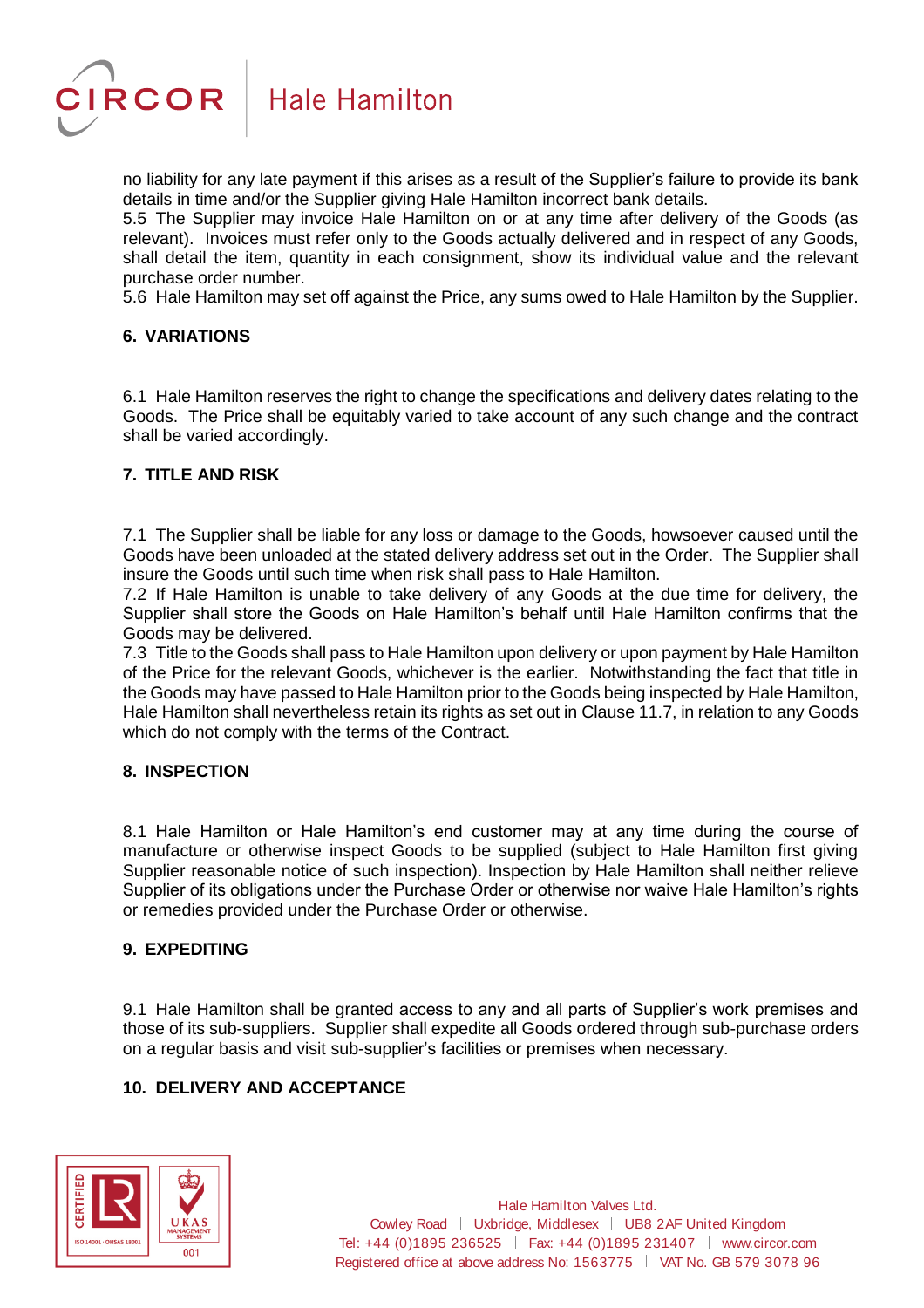

10.1 Time for delivery of Goods is of the essence for an Order. Failure to deliver Goods of the requisite quality and quantity within the time or times specified shall, at the option of Hale Hamilton, relieve it of any obligation to accept and pay for such Goods, as well as any undelivered instalments of Goods and Hale Hamilton shall be entitled to terminate the Contract immediately.

10.2 Upon failure to deliver and/or perform as specified, Hale Hamilton may purchase replacements for such Goods elsewhere and charge the Supplier with any loss, damages and expenses incurred thereon.

10.3 Hale Hamilton may in its absolute discretion agree in writing to deferred delivery. It shall not constitute a waiver of Hale Hamilton's rights with respect to deliveries of any subsequent instalments of the Goods. Time shall be of the essence for any extension of time for delivery and/or performance agreed by Hale Hamilton.

10.4 Goods must be securely packed and protected at all times so as to reach their destination in an undamaged condition. The packaging, internally and externally, must be strong and secure. Damage to any Goods not packed to ensure proper protection will be charged to the Supplier.

10.5 The Supplier shall notify Hale Hamilton in writing in advance of the anticipated delivery date.

10.6 The Supplier shall ensure that each delivery of Goods is accompanied by:

10.7 a detailed packing list showing the items in each package, the number of packages and weights and dimensions;

10.8 a delivery note setting out details of items delivered, Hale Hamilton's Order number and the date of the Order; and

10.9 any other documentation specified by Hale Hamilton.

10.10Acceptance of all Goods will be subject to the inspection and approval of Hale Hamilton within a reasonable period after delivery. If Goods are rejected, Hale Hamilton shall, in writing, so notify the Supplier and Hale Hamilton at its option and, at the expense and risk of the Supplier, may either return such rejected Goods to the Supplier or hold them for such disposal as the Supplier shall indicate.

10.11Hale Hamilton may reject any Goods delivered which are not in accordance with the Contract and shall not be deemed to have accepted any Goods until Hale Hamilton has had a reasonable time to inspect them following delivery or, if later, within a reasonable time after any latent defect in the Goods has become apparent.

10.12Any signature by Hale Hamilton or on Hale Hamilton's behalf on receipt of the Goods is only confirmation that Goods have been delivered and not that the Goods are of the correct quantity, quality, specification, materials, design and/or workmanship.

# **11. WARRANTIES**

11.1 The Supplier warrants to Hale Hamilton that:

11.2 the Goods will be of merchantable quality and fit for any purpose held out by the Supplier or made known to the Supplier by Hale Hamilton; will be free from defects in design, material and workmanship; and will comply with all statutory requirements and regulations relating to the sale of the Goods;

11.3 the Goods have been produced in compliance with the requirements of all applicable laws, rules and regulations;

11.4 Hale Hamilton's purchase use and/or sale of the Goods in the form in which furnished to Hale Hamilton will not infringe any third-party Intellectual Property Rights or other rights;

11.5 the Price is not in violation of any applicable law, government decree, order, rule or regulation;



Hale Hamilton Valves Ltd. Cowley Road | Uxbridge, Middlesex | UB8 2AF United Kingdom Tel: +44 (0)1895 236525 Fax: +44 (0)1895 231407 www.circor.com Registered office at above address No: 1563775 | VAT No. GB 579 3078 96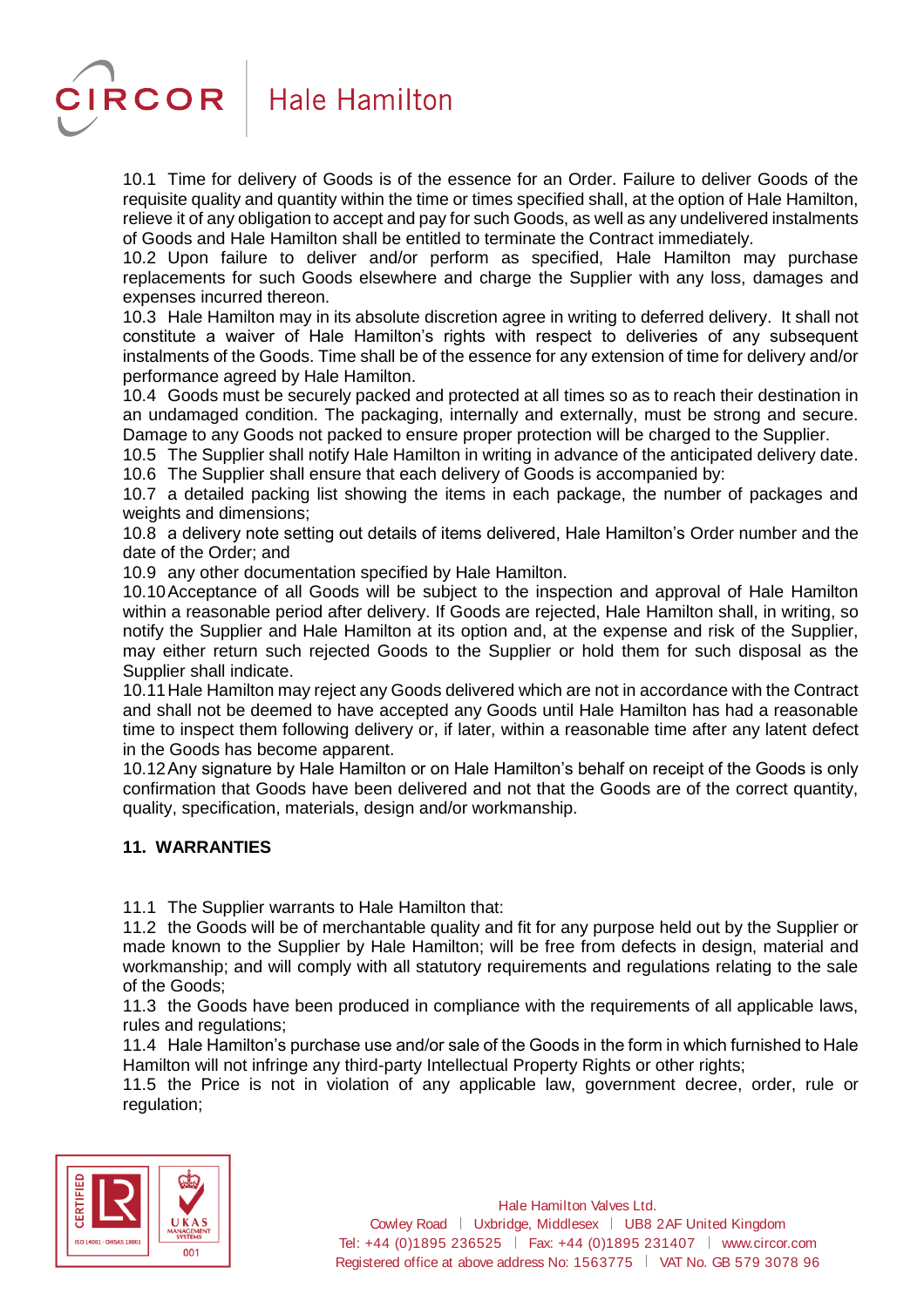

11.6 it will notify Hale Hamilton immediately that it becomes aware of any health and safety hazards or issues which arise in relation to the Goods.

<span id="page-4-0"></span>11.7 Without prejudice to any other right or remedy which Hale Hamilton may have, if any Goods are not supplied in accordance with, or the Supplier fails to comply with, any of the terms of the Contract, Hale Hamilton shall be entitled to avail itself of any one or more of the following remedies at its discretion, whether or not any part of the Goods have been accepted by Hale Hamilton: 11.8 to rescind the Order;

11.9 to reject the Goods (in whole or in part) and return them to the Supplier at the risk and cost of the Supplier and the Supplier shall immediately provide a full refund for any Goods returned that have been paid for by Hale Hamilton;

11.10to refuse to accept any further deliveries of the Goods without liability to the Supplier;

11.11to carry out at the Supplier's expense any work necessary to make the Goods comply with the Contract; and

11.12 to claim such damages as may have been sustained in consequence of the Supplier's breach or breaches of the Contract.

# **12. INDEMNITY**

12.1 The Supplier shall indemnify in full, defend and hold harmless Hale Hamilton against all and any liability, loss, damage, costs, expenses (including legal expenses on a full indemnity basis) whatsoever awarded against or incurred or paid by Hale Hamilton in connection with: any act and/or omission or any breach of any tortuous duty of care and/or statutory duty by the Supplier, its employees, agents and/or subcontractors; breach of any warranty given by the Supplier herein in relation to the Goods; any liability under the Consumer Protection Act 1987 in respect of the Goods and/or under any relevant local laws and/or regulations; and any claim or allegation that the Goods infringe or their importation, purchase, use or resale infringes the patent, copyright, design right, trademark or other Intellectual Property Right of any other person.

12.2 This indemnity shall extend to Hale Hamilton, its principals, successors, assigns, customers and users of the Goods.

# **13. CONFIDENTIALITY**

13.1 The Supplier shall keep in strict confidence all technical and commercial know-how, processes, initiatives and/or documents which are disclosed by Hale Hamilton to the Supplier and any other confidential information concerning Hale Hamilton's business, its clients and/or services which the Supplier may obtain. The Supplier shall restrict disclosure of such confidential material to those of its employees, agents and/or sub-contractors who have a need to know the same for the purpose of enabling the Supplier to perform its obligations under the Contract and shall ensure that such persons are subject to obligations of confidentiality no less onerous than those set out in these Conditions.

# **14. TERMINATION**

14.1 Hale Hamilton may cancel an Order in respect of all or part only of the Goods by giving notice to the Supplier at any time prior to delivery without any liability to the Supplier.